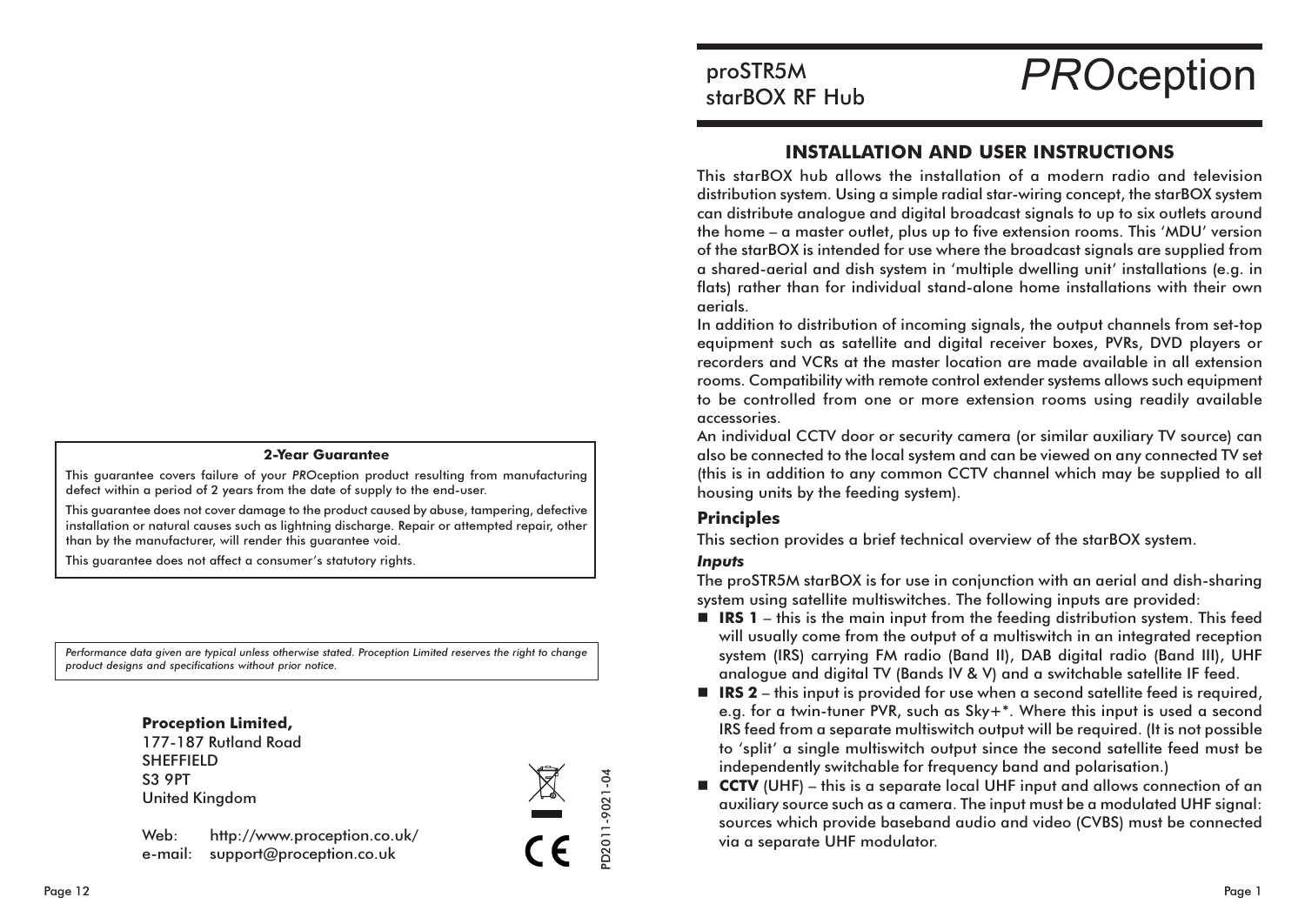**UHF RETURN** – this input normally accepts a return feed from the equipment at the master location. This should come from the last item in the UHF loopthrough path and will thus carry the input UHF signals from IRS 1 IN, together with any set-top equipment modulator outputs. The return feed provides the UHF signal for distribution to the extension room outputs. Remote control from the extension room outlets also operates via this input.

Note: for individual stand-alone home installations where the FM, DAB, UHF and SAT signals are provided by dedicated aerials and an LNB, use the proSTR5S or proSTR10S starBOX instead of the 'M' version. The 'S' (solo) versions have separate aerial inputs for this application.

## **Outputs**

- **MASTER OUT** this output carries the FM, DAB, UHF and satellite signals from IRS 1 IN, as well as the local CCTV feed. MASTER OUT is usually connected to a master outlet plate at the master location – i.e. the location of the main TV and set-top equipment.
- **ELNB 2 OUT** this is a straight-through connection from IRS 2 IN and, where used, will usually connect to a second SAT outlet at the master location.
- OUT 1 to OUT 5 these are the extension room outlets and carry FM and DAB radio from the IRS 1 input as well as the UHF return signal connected to UHF RETURN. These outputs do not carry satellite IF signals. Each of the five outputs is powered at approx. 9 V DC to power an infrared receiver 'eye'.

Important: please understand that the UHF path to the extension room outlets comes entirely from UHF RETURN IN. There is no direct bypass from the IRS 1 and CCTV inputs to the extension rooms. Therefore there must always be a path or connection between MASTER OUT and UHF RETURN, otherwise no TV signals will reach the extension rooms. This path is usually provided at the master location, as explained above. In the event that no master equipment is installed, a link should be connected between MASTER OUT and UHF RETURN - either at the master outlet plate or directly at the starBOX unit - in order to provide TV signals in the extension rooms.

## **Remote control options**

StarBOXes are compatible with two different remote control extender systems. These are:

- the Sky\* type (e.g. PROception proSAT1EYE) which can only be used to control a Sky Digibox or Sky+ PVR. With this type the remote receiver 'eyes' communicate directly with the Sky\* equipment and it is essential that the UHF RETURN input of the starBOX is fed directly from the RF OUT-2 connector of the Sky\* or Sky+\* receiver (see connection diagram, Fig. 2).
- PROception starLINK. This is a near-universal remote control extender system which employs a base unit and emitters or an infrared blaster at the master location. This type can control a wide range of equipment, including Sky\* receivers, most Freeview<sup>t</sup> boxes, VCRs, etc. (NB starLINK is not compatible with UK digital cable boxes or B&O Beolink equipment.)

Use of the two remote control systems cannot be mixed within one installation.

## **Safety Instructions**

### **OVERHEATING**

The starBOX is intended for use in moderate climates only. It should not be used in tropical regions. The recommended ventilation clearances and other precautions given in the relevant section of this instruction leaflet should be observed to prevent overheating. No unit should be fixed where it is likely to become smothered by soft furnishing fabrics such as curtains, or by thermal insulation material in a roof space or building void. Mains powered equipment should not be left resting on a carpet

#### **WATER AND FIRE RISKS**

The appliance is not waterproof. It is intended for indoor use only and must not be fixed where it could be exposed to dripping or splashing water. Objects containing liquids should not be placed on or near the appliance. To prevent risk of fire, no object with a naked flame should be placed on or near the appliance, or its associated wiring.

MAINS PLUG AND DISCONNECTION FROM THE SUPPLY

The appliance is supplied with a standard fused plug fitted. If this is unsuitable, refer to the instructions below. If you need to change the fuse in the fitted plug, a 3 Amp fuse to BS 1362 carrying the ASTA or BSI approval mark must be used. Always replace the plastic fuse carrier when renewing the fuse. The plug (or other means of disconnection from the supply, if used) should remain readily accessible for operation when necessary. The LED power indicator on this equipment should not be regarded as providing reliable indication of supply disconnection. **CHANGING THE PLUG** 

If the fitted mains plug is not suitable for the socket-outlets in use, it should be cut off and a new plug fitted.

Wiring the new plug: Instructions supplied with the new plug should be followed. The brown wire must be connected to the live (L) terminal of the plug and the blue wire to the neutral (N) terminal. Neither wire should be connected to the earth (E) terminal of a 3-pin plug (the appliance does not require an earth connection). Ensure that the cord grip in the plug is correctly used and clamps the sheath of the cord firmly.

Fuse Rating: If the new plug is a fused type, the fuse fitted should be rated at not more than 3 Amp.

Caution: The old plug should be destroyed immediately since it would be dangerous if plugged into a live socket.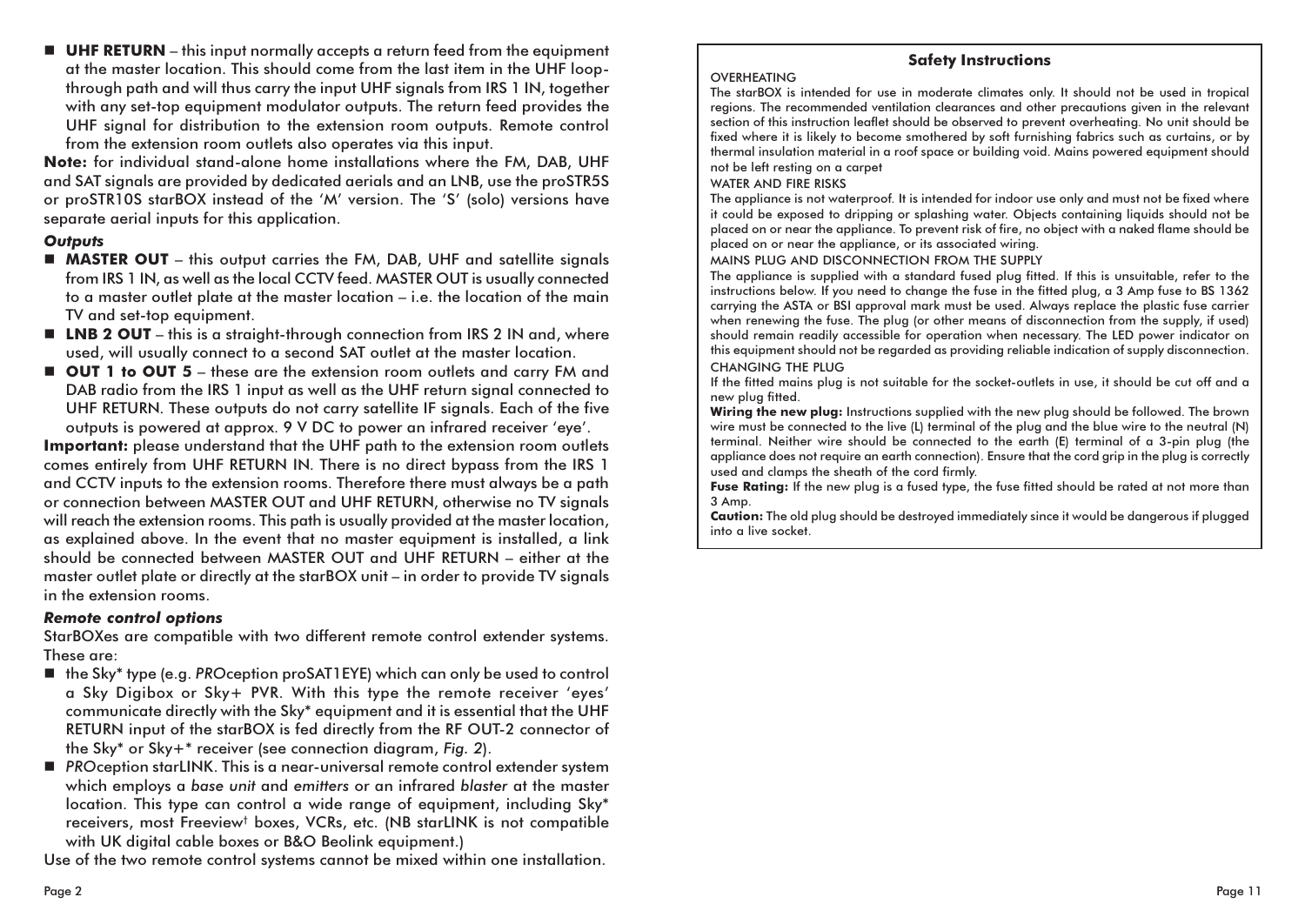## **Technical data**

| proSTR5M - MDU starBOX                    |                                                                                               |                 |                          |                |                                  |
|-------------------------------------------|-----------------------------------------------------------------------------------------------|-----------------|--------------------------|----------------|----------------------------------|
|                                           | IRS 1 IN                                                                                      |                 |                          |                |                                  |
| IRS 1 & CCTV inputs                       | <b>FM</b> band                                                                                | DAB band        | <b>UHF</b> band          | SAT IF band    | <b>CCTV IN (UHF)<sup>1</sup></b> |
| Signal frequency ranges                   | 87.5 . 108 MHz                                                                                | 217.5 . 230 MHz | 470  862 MHz             | 950 . 2150 MHz | 470  862 MHz                     |
| Gain or loss to MASTER OUT                | 2 dB gain                                                                                     | 2 dB gain       | 2 dB loss                | 2 dB loss      | 3 dB loss                        |
| VHF bypass to distribution outputs        | 2 dB gain                                                                                     | 2 dB gain       | $\overline{\phantom{0}}$ |                |                                  |
| Max. recommended input level <sup>2</sup> | 66 dBuV                                                                                       | 60 dBuV         | – (passive)              | – (passive)    | 76 dBuV                          |
| IRS 2 input (DC  2150 MHz)                |                                                                                               |                 |                          |                |                                  |
| Insertion loss to LNB 2 OUT               | $\leq$ 2 dB                                                                                   |                 |                          |                |                                  |
| Line power pass                           | 20 V DC at 250 mA max. (also applies to MASTER OUT to IRS 1 IN)                               |                 |                          |                |                                  |
| <b>Distribution section</b>               |                                                                                               |                 |                          |                |                                  |
| Signal frequency range (UHF)              | 470  862 MHz (via UHF RETURN IN)                                                              |                 |                          |                |                                  |
| Number of distribution outputs            | 5                                                                                             |                 |                          |                |                                  |
| Gain to distribution outputs              | 5 dB                                                                                          |                 |                          |                |                                  |
| Max. recommended input level <sup>2</sup> | 75 $dB\mu V$                                                                                  |                 |                          |                |                                  |
| RF return path frequency range            | 5 10 MHz (gain approx. 2 dB from each distribution o/p to UHF RETURN IN)                      |                 |                          |                |                                  |
| Remote control compatibility              | proSAT1EYE (Sky* only) or PROception starLINK system ('universal')                            |                 |                          |                |                                  |
| IR receiver (eye) line power              | 9 V DC at 15 mA present at all distribution outputs                                           |                 |                          |                |                                  |
| General                                   |                                                                                               |                 |                          |                |                                  |
| Mains power requirement                   | 230 V 50 Hz at 7 W (9 VA)                                                                     |                 |                          |                |                                  |
| Signal connector type                     | 'F' (IEC 60169-24)                                                                            |                 |                          |                |                                  |
| Operating temperature range               | $-10 + 40 °C$                                                                                 |                 |                          |                |                                  |
| Standards compliance                      | Safety: BS EN 60065:2002; EMC: BS EN 50083-2:2001; equipotential bonding terminal<br>provided |                 |                          |                |                                  |

#### Notes

- 1. CCTV IN is an auxiliary UHF input and can be used for any UHF (modulated) signal source. This input should always be terminated in 75  $\Omega$  if not used (a suitable termination is supplied with each unit)
- 2. Maximum UHF signal levels are is given for 5 analogue TV channels plus up to 6 DTT multiplexes  $at \le -14$  dB relative level (FM radio signals should not exceed -10 dB relative to analogue TV).

## **Installation notes**

## **Installation fixed wiring plan**

The fixed wiring for a full installation is shown in Fig. 1. Use of the IRS 2 and CCTV inputs is optional; these can be left unconnected if the corresponding facilities are not required. Any number of extension rooms may be connected, up to the maximum of five.

## starBOX location and fixina

Choose a suitable central location to fix the starBOX unit. The location must be dry and not subject to prolonged ambient temperature conditions of less than -10 °C or more than + 40 °C.

Fix the starBOX unit to a sound vertical surface such as a wall or equipment mounting board. Ventilation gaps of at least 50 mm should be left around the front and all sides of the unit. More clearance will be required above, below and to the left of the unit to allow access for the signal cables.

Do not install the unit where it could become smothered with curtains or other soft furnishing fabrics or leave it resting on a carpet. When installing the unit in a roof space or similar building void ensure that it will not come into contact with thermal insulation material.

#### **Cables and sianal connections**

To preserve RF screening integrity the signal connections to the unit should be made using good quality coaxial cable and connectors. This is particularly important with digital terrestrial TV (DTT) to minimise the ingress of impulsive electrical interference from home appliances, and with digital satellite TV to prevent missing channels. The use of cable 'benchmarked' under the CAI scheme is recommended. All signal connections are made with Type-F connectors. The use of good quality crimp connectors, used in accordance with the manufacturer's instructions will give the best results. The importance of achieving sound braid connections cannot be over-stressed. Completed connections should always be tightened with a spanner – leaving them finger-tight can sometimes lead to poor connections and attenuation of the signal.

If the CCTV input is not used, the 75  $\Omega$  terminator plug supplied must be left in place. Any other unused connectors may be left open.

## **Mains supply connection and safety notes**

The starBOX is supplied with a fitted mains plug and may be plugged directly into a 13 A (BS 1363) socket outlet. If socket outlets of a different type are in use, please refer to the safety instructions on page 11. The mains plug should remain readily accessible to permit disconnection of the unit from the supply.

Alternatively the plug may be cut off and the amplifier wired into a readily accessible fused connection unit, fitted with an approved 3 A fuse to BS 1362. This method of connection is recommended for permanent distribution system applications, since it reduces the risk of tampering and accidental disconnection.

<sup>\* &</sup>quot;Sky" and "Sky+" are registered trade marks of Sky Broadcasting Group PLC.

<sup>&</sup>lt;sup>†</sup> "Freeview" is a registered trade mark of DTV Services Ltd.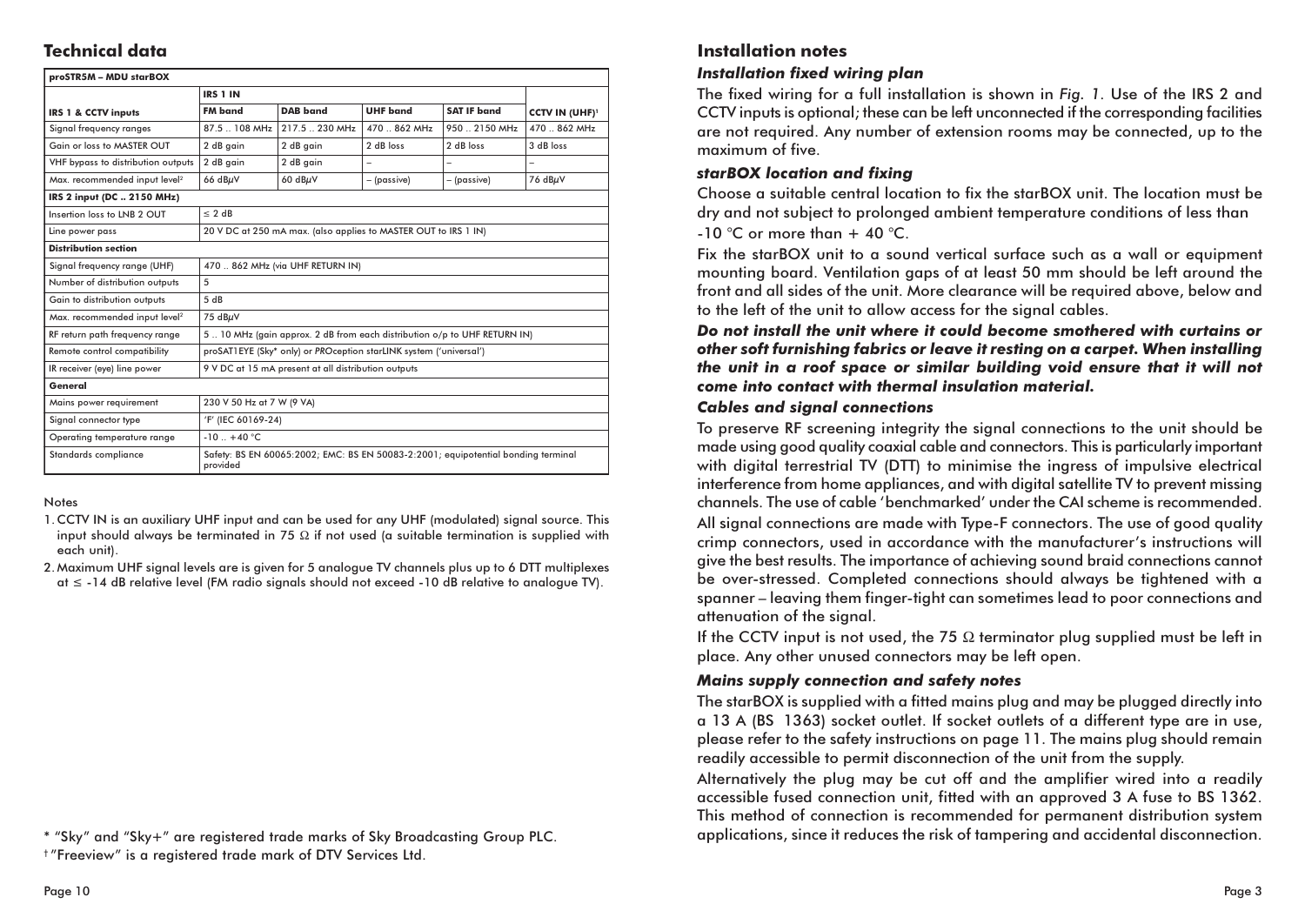If the unit is not connected to the mains using the fused plug supplied, or a fused connection unit, it must be protected by means of a fuse or MCB at the final distribution board of rating not exceeding 6 A. A readily accessible local isolating switch should be provided to allow the unit to be disconnected from the supply when necessary.

Any fixed wiring installed to supply power to this starBOX should comply with BS 7671 (IEE wiring regulations) and, where relevant, Part P of the building regulations. StarBOXes are of Class 2 construction and do not require a protective earth connection. This does not obviate the need to provide a circuit protective (earth) conductor in the supply wiring, as required by BS 7671.

#### **System equipotential bonding**

Distribution systems supplying signals to more than one household should comply with the safety requirements of BS EN 60728-11. This effectively requires earthed equipotential bonding of the system. (Isolated outlet plates cannot be used with starBOX units for functional reasons.) Although not mandatory in single households, the use of system earth bonding is strongly recommended for all installations. All starBOXes are provided with an earth terminal. A bonding conductor of 4 mm<sup>2</sup> should be provided, connected to the main earth terminal of the electrical installation which supplies the unit. Bonding may be effected using PROception proBAR5 or proBAR8 equipotential bonding bars.

#### **User's equipment connections**

#### **Master location**

Figs. 2, 3 and 4 show typical wiring diagrams for the user's equipment at the master location. Some points to note are:

- When using Sky\*-only remote control from the extension rooms, the RETURN connection to the master outlet plate must come directly from RF OUT-2 of the Sky receiver (Fig. 2). RF OUT-1 should be connected to the local main TV. The starBOX provides 9 V DC power for remote receiver 'eyes' on all extension room outputs. Note that some Sky receivers require their RF OUT-2 power option to be enabled in order for remote control extension to work. On the Sky handset press SERVICES, 4, 0, 1, SELECT, then select the SECOND OUTLET POWER SUPPLY option. Set this to be ON, SAVE SETTINGS and BACK UP out of the menu.
- When using the starLINK remote control system the UHF RETURN connection must be fed from the LINE OUT connector of the proSTL1BASE base unit. The starLINK system may be used with a wide variety of equipment, including Sky\* and Freeview<sup>†</sup> receiver boxes, most VCRs, DVD players, etc. (Figs. 3 & 4). Full installation instructions for the starLINK system are contained in the instructions supplied with the proSTL1KIT product.
- TV signals (UHF) will only be available in the extension rooms if a feed is provided to the UHF RETURN connection (see explanation above in the 'Principles' section). If no remote control extender system is to be used, a twoway passive splitter should be employed if necessary to split the RF output from the final item in the UHF 'loop-through' chain, with one leg of the splitter connected to the main TV and the other leg feeding UHF RETURN.





Fig.5 - Extension room installation with remote control.



Note: SCART and telephone connections have been omitted from these diagrams for clarity.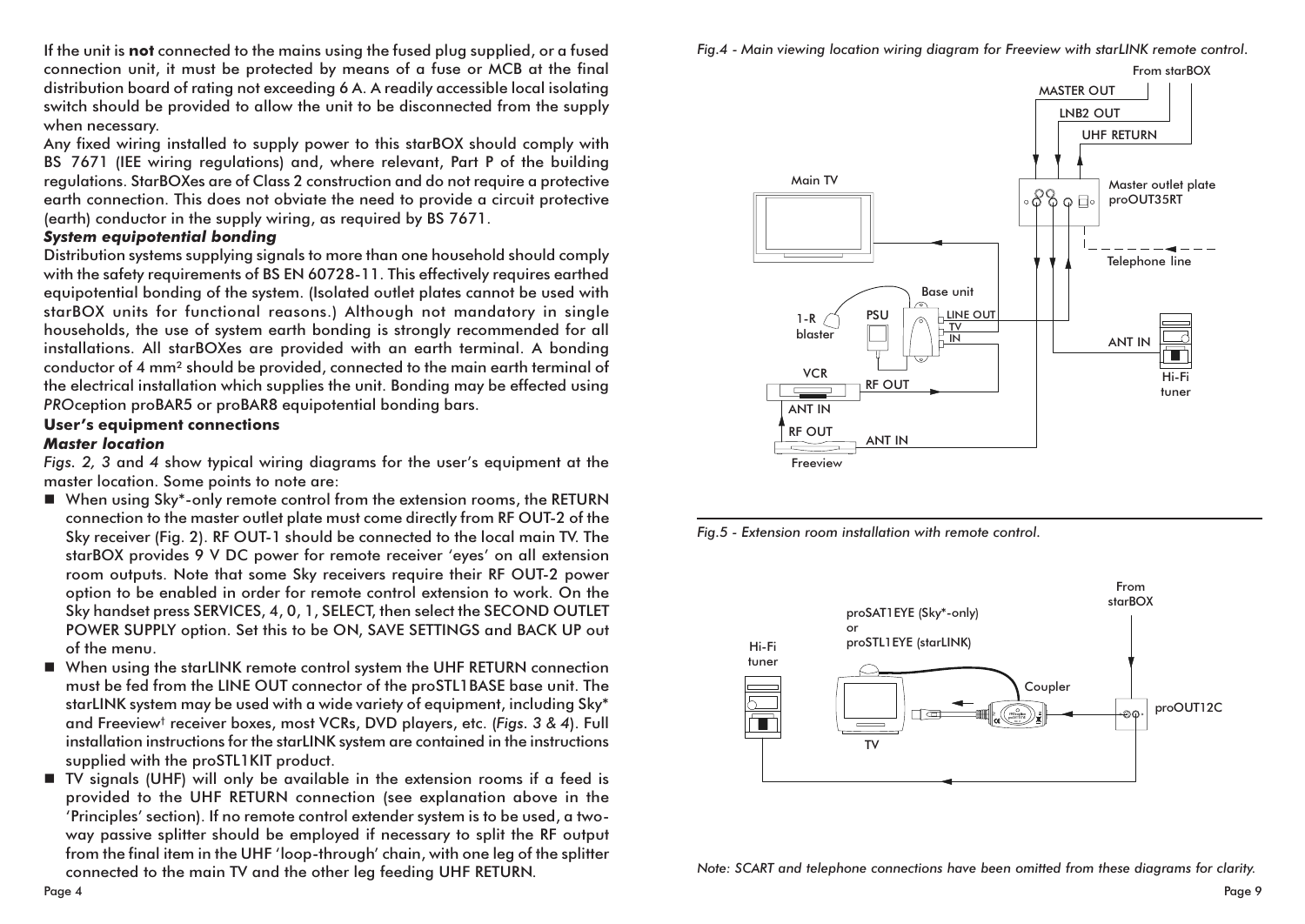

Fig.3 - Main viewing location wiring diagram for starLINK remote control.



If no equipment is in use at the master location connect a short lead between the TV and RETURN connectors at the master outlet (or between MASTER OUT and UHF RETURN at the starBOX itself) to provide TV signals in the extension rooms

## **Extension rooms**

Fig. 5 shows a typical extension room installation with an infrared receiver 'eye.' Points to note when using remote control extension are:

- Any signal outlet plate used must be non-isolated, and must provide DC continuity to the TV outlet, to enable power from the starBOX to reach the receiver eye.
- $\blacksquare$  The coupler part of the receiver eye must be connected the right way round that is with the male coax connector facing the TV and the incoming signal connected to the female port. Remote control functions will not work if the coupler is connected the wrong way round.
- Ensure that all wiring between the starBOX and the coupler provides reliable DC continuity. The most common cause of remote control problems is poor connections in the extension rooms, resulting in loss of power to the IR receiver eyes.

## **Tuning**

To view output programmes from master location set-top equipment, the extension room TVs must be tuned-in to the output channel(s) of the equipment concerned. To tune-in these TVs leave a tape or disk playing on a VCR or DVD player, or select a known channel on a digital receiver, then tune an unused channel setting on each of the remote TVs into the video or digital programme. For instructions on how to tune a TV refer to its instruction manual or the manufacturer's help line or Web site. Similar tuning will be required for the CCTV camera output, where installed.

Where more than one item of set-top equipment is connected in the system you may experience severe interference (patterning) when more than one output channel is present. In this case the output channel number (modulator channel) for one or more items will need to be changed, and the relevant TV(s) retuned.

If further set-top equipment is to be used in an extension room it should be connected between the eye coupler and the TV. The output channel from such equipment will only be available in that extension room.